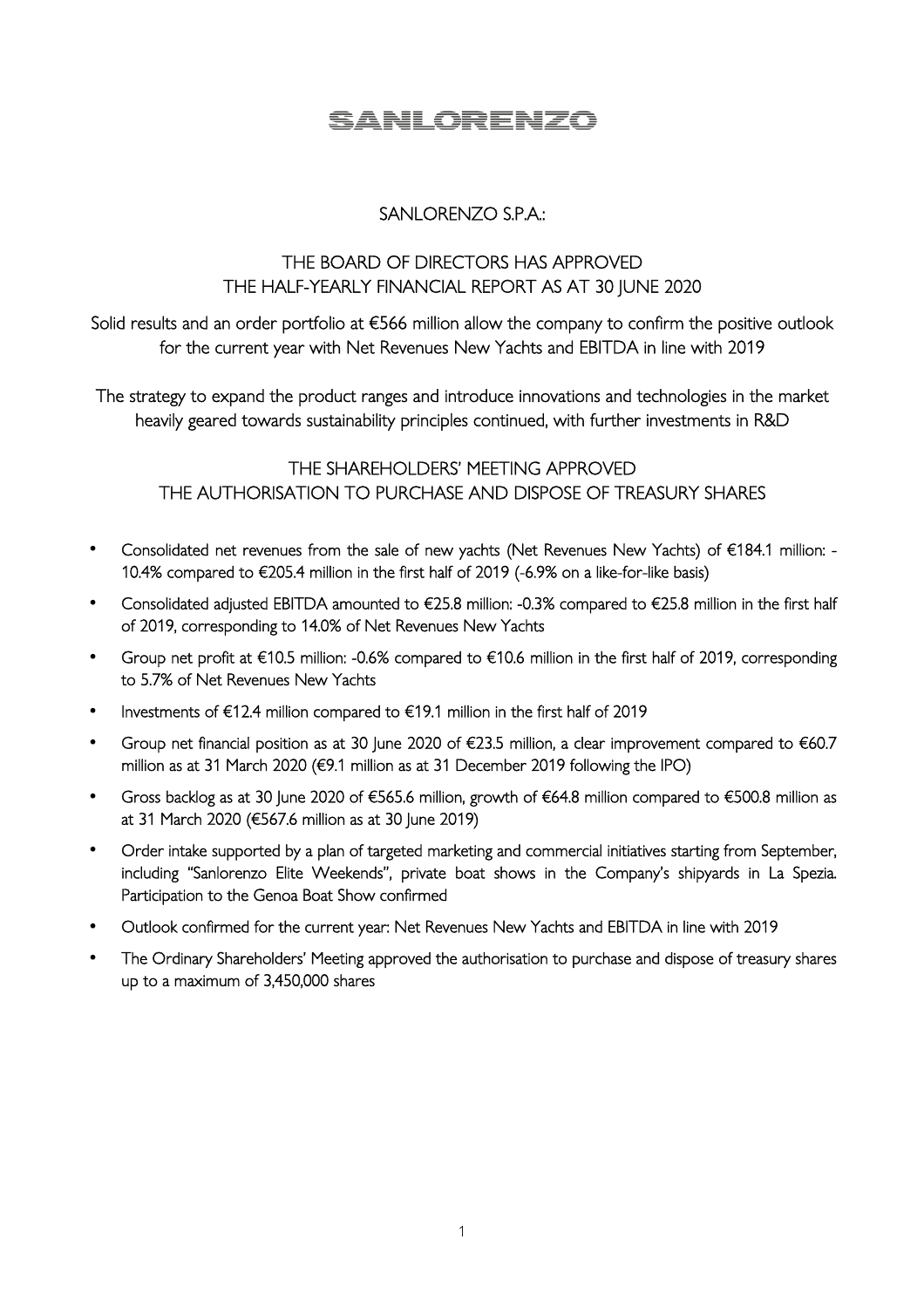Ameglia (SP), 31 August 2020 – The Board of Directors of Sanlorenzo S.p.A. ("Sanlorenzo" or the "Company"), which met on today's date, examined and approved the Half-yearly Financial Report as at 30 June 2020.

#### Massimo Perotti, Executive Chairman of the Company, stated:

*«The results for the first half of 2020 once again confirm the validity of Sanlorenzo's business model, which has proven its resilience in the different phases of the economic cycle. In particular, the growth in profitability in the first few months of 2020 was extremely positive and solid in the current context, also benefitting from the effects of significant investments already made to increase production capacity, which have enabled a notable increase in the efficiency of all sites.* 

*Important factors in the future stability of these results were Sanlorenzo's ability to respond to the restrictions connected with COVID-19 and the speed with which the measures were adopted. The initiatives which the Company put in place actually made it possible to limit the suspension of activities to just 28 days - partially already recovered in August - and to confirm the current orders, as with the deliveries of yachts in the summer period.* 

*At the same time, the growth trend in the order portfolio continues, which, as at 30 June, reached €566 million - an increase of €65 million compared to March - and is distinguished for being covered almost entirely by end customers. This provides excellent visibility over the coming months and enables us to again confirm the forecasts for the performance of the current year in line with the results in 2019».* 

#### ANALYSIS OF CONSOLIDATED NET REVENUES NEW YACHTS

Net Revenues New Yachts<sup>1</sup> for the first half of 2020 amounted to €184.1 million, marking a drop of 10.4% compared to €205.4 million as at 30 June 2019, due to the restrictions imposed by Governments to limit the spread of COVID-19. On a like-for-like basis, excluding Net Revenues New Yachts generated by GP Yachts S.r.l., whose equity investment was sold by the Company in July 2019, the downturn in Net Revenues New Yachts came to 6.9%.

| (E'000)                  | Six months ending as at 30 June |            |         | Change     |          |                              |
|--------------------------|---------------------------------|------------|---------|------------|----------|------------------------------|
|                          | 2020                            | % of total | 2019    | % of total |          | 2020 vs. 2019 2020 vs. 2019% |
| Yacht Division           | 109.994                         | 59.7%      | 124.429 | 60.6%      | (14,435) | $-11.6%$                     |
| Superyacht Division      | 59.113                          | 32.1%      | 65.911  | 32.1%      | (6,798)  | $-10.3%$                     |
| <b>Bluegame Division</b> | 15.038                          | 8.2%       | 7.396   | 3.6%       | 7.642    | $+103.3%$                    |
| Other <sup>2</sup>       | $\overline{\phantom{a}}$        |            | 7.670   | 3.7%       | (7,670)  | $-100.0\%$                   |
| Net Revenues New Yachts  | 184.145                         | 100.0%     | 205.406 | 100.0%     | (21,261) | $-10.4%$                     |

#### *Net Revenues New Yachts by division*

In the first half of 2020, the Yacht Division generated Net Revenues New Yachts of €110.0 million, equal to 59.7% of the total, down by 11.6% compared to the same period of 2019.

The Superyacht Division generated Net Revenues New Yachts of €59.1 million, corresponding to 32.1% of the total, down by 10.3% compared to the first half of 2019.

The Bluegame Division generated Net Revenues New Yachts of €15.0 million, corresponding to 8.2% of the total, up by 103.3% compared to the first half of 2019.

<sup>&</sup>lt;sup>1</sup>Net Revenues New Yachts are calculated as the algebraic sum of revenues from contracts with customers relating to new yachts net of relative fees. In accordance with IFRS standards, the selling price of new yachts and therefore also the calculation of the related revenues reflects the difference between the contractually attributed value of the pre-owned boats subject to exchange and their relative fair value.

<sup>&</sup>lt;sup>2</sup>The item "Other" includes Net Revenues New Yachts realised by GP Yachts S.r.l., whose equity investment sold by the Company on 19 July 2019.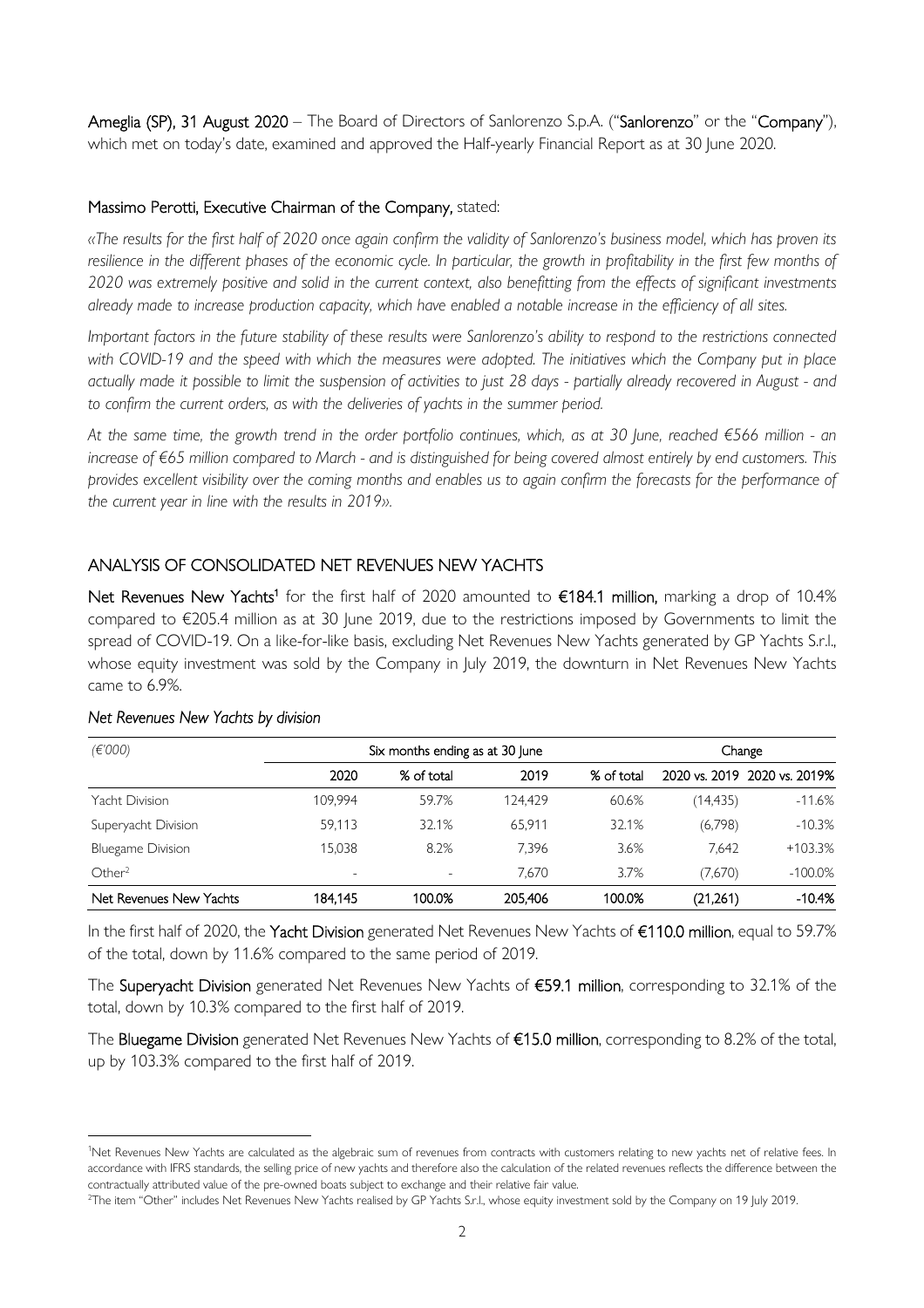#### *Net Revenues New Yachts by geographical area<sup>3</sup>*

| (E'000)                 | Six months ending as at 30 June |            |         | Change     |          |                              |
|-------------------------|---------------------------------|------------|---------|------------|----------|------------------------------|
|                         | 2020                            | % of total | 2019    | % of total |          | 2020 vs. 2019 2020 vs. 2019% |
| Europe                  | 112.628                         | 61.2%      | 128.301 | 62.46%     | (15,673) | $-12.2%$                     |
| <b>APAC</b>             | 34.456                          | 18.7%      | 35.470  | 17.27%     | (1,014)  | $-2.9\%$                     |
| Americas                | 19.851                          | 10.8%      | 30,503  | 14.85%     | (10,652) | $-34.9%$                     |
| Middle East and Africa  | 17.210                          | 9.3%       | 11.132  | 5.42%      | 6.078    | +54.6%                       |
| Net Revenues New Yachts | 184.145                         | 100.0%     | 205,406 | 100.0%     | (21,261) | $-10.4%$                     |

In the first half of 2020, Europe, which is the Group's historic market, recorded Net Revenues New Yachts of €112.6 million (of which €19.8 million generated in Italy), accounting for 61.2% of the total, marking a decline of 12.2% compared to the same period of 2019.

The APAC area recorded Net Revenues New Yachts of €34.5 million, accounting for 18.7% of the total and essentially stable compared to the first half of 2019, thanks to a solid recovery of sales in the second quarter.

The Americas recorded Net Revenues New Yachts of €19.9 million, a decrease of 34.9% compared to the first half of 2019, accounting for 10.8% of the total, a result more impacted by the pandemic.

Significant growth was recorded in the Middle East and Africa, with Net Revenues New Yachts up by 54.6%, reaching €17.2 million, corresponding to 9.3% of the total, mainly thanks to the growth of the Superyacht Division.

#### ANALYSIS OF CONSOLIDATED OPERATING RESULTS AND NET PROFIT

**Adjusted EBITDA**<sup>4</sup> in the first half of 2020 stood at €25.8 million, essentially stable with respect to the result in the first half of 2019, showing an increase of the margin as a percentage of Net Revenues New Yachts, sitting at 14.0%, compared to 12.6% in the same period in 2019.

The significant increase in operating margins is linked to the progressive increase in prices of new orders thanks to the strengthening of the Company's commercial positioning and the efficiencies generated by the implementation of new production capacity following the investments made in the course of 2019 and the early months of 2020.

 $EBITDA<sup>5</sup>$ , including the non-recurring items mostly relating to the portion of non-monetary costs for the period of the 2020 Stock Option Plan and the expenses incurred due to COVID-19, amounted to €25.1 million, down by 2.9% compared to €25.8 million in the first half of 2019, against an improvement in the incidence on Net Revenues New Yachts, which went from 12.6% as at 30 June 2019 to 13.6% as at 30 June 2020.

**EBIT** amounted to €15.9 million, down by 14.6% compared to €18.7 million in the first half of 2019, corresponding to 8.7% of Net Revenues New Yachts, mainly due to the growth in amortisation/depreciation, which rose from €7.2 million in the first half of 2019 to €9.1 million in the first half of 2020 as a result of the implementation of investments targeted at increasing production capacity and developing new products.

Net financial expenses amounted to €1.1 million, marking a decrease of 50.5% compared to €2.2 million in the first half of 2019. The reduction compared to the same period of 2019 is linked to the better financial conditions applied to the Company by credit institutions and the reduction in debt compared to the first half of 2019, achieved also thanks to proceeds from the share capital increase connected to the IPO.

<sup>&</sup>lt;sup>3</sup>On the basis of the nationality of the final customer.

<sup>4</sup>Adjusted EBITDA is calculated by adding amortisation/depreciation expenses to operating profit/loss adjusted for non-recurring items.

<sup>&</sup>lt;sup>5</sup>EBITDA is calculated by adding amortisation/depreciation expenses to operating profit/loss.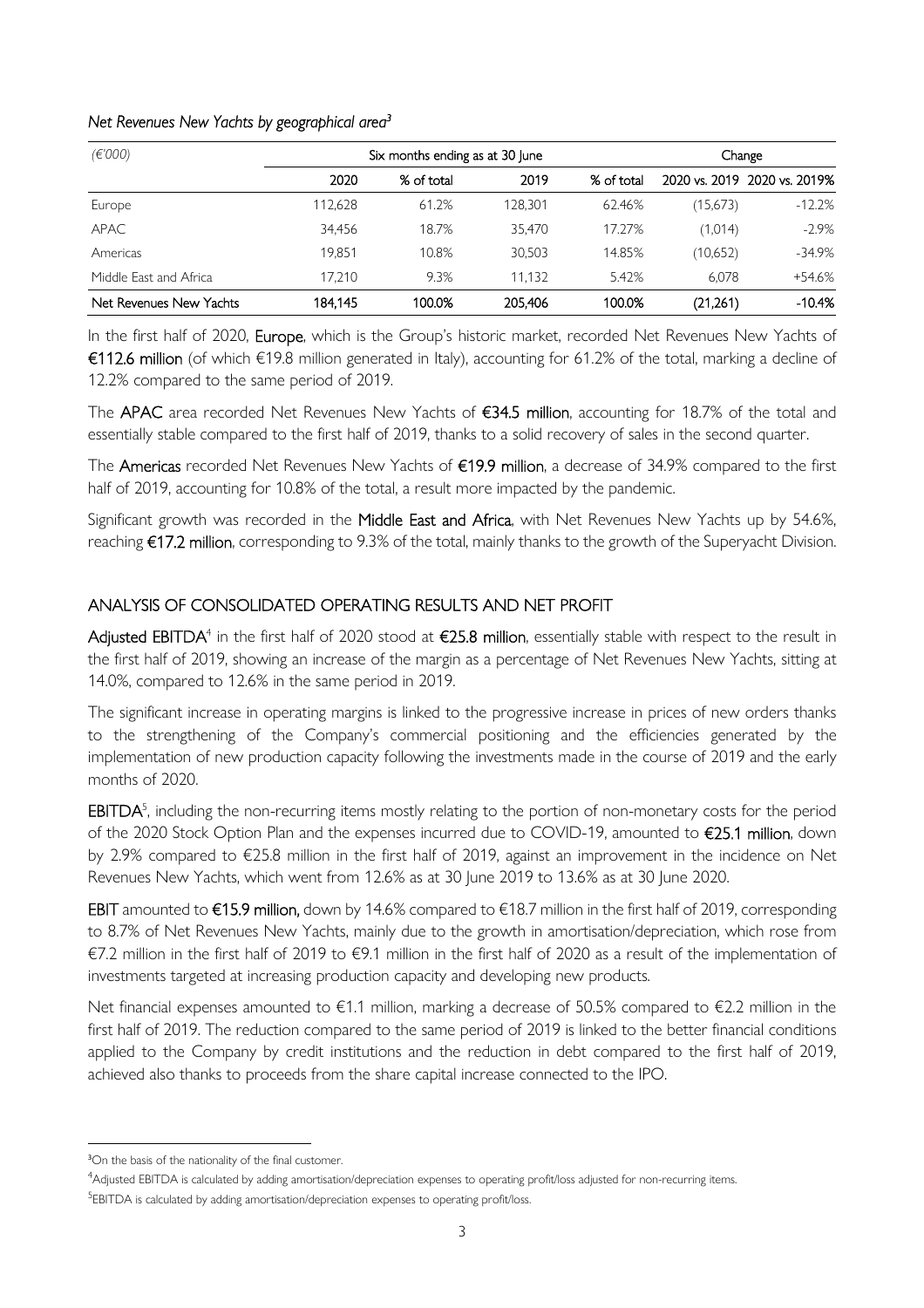Income taxes fell from €5.8 million as at 30 June 2019 to €4.6 million in the first half of 2020, corresponding to 30.9% of the pre-tax result.

Group net profit for the first half of 2020 amounted to €10.5 million, essentially stable with respect to the figure in the first half of 2019, amounting to €10.6 million. The incidence on Net Revenues New Yachts rose from 5.2% as at 30 June 2019 to 5.7% as at 30 June 2020.

### ANALYSIS OF CONSOLIDATED BALANCE SHEET AND FINANCIAL RESULTS

Net working capital as at 30 June 2020 was positive for €31.3 million, compared to €11.5 million as at 31 December 2019 and €66.7 million as at 31 March 2020. The decrease compared to the figure as at 31 March 2020 amounted to €35.4 million.

Net trade working capital as at 30 June 2020 was positive for €41.0 million, compared to €(1.2) million as at 31 December 2019. Compared to the figure as at 31 March 2020, amounting to €56.6 million, net trade working capital recorded a decrease of €15.6 million.

Net financial position as at 30 June 2020 was €23.5 million, compared to €9.1 million as at 31 December 2019 and €60.7 million as at 31 March 2020. The reduction in net financial position compared to 31 March 2020 was €37.2 million.

Cash and cash equivalents as at 30 June 2020 came to €80.7 million, an increase of €20.5 million compared to 31 December 2019 (€60.2 million) and €17.4 million compared to 31 March 2020 (€63.3 million), leading net current financial debt to show a net cash position of €30.1 million.

The changes in net working capital and the net financial position compared to the first quarter were positively influenced by the trends relating to the seasonal nature of orders typical of the industry, which see deliveries of yachts concentrated in the summer months.

As at 30 June 2020, the Group also had bank credit facilities to cover its liquidity requirements of  $\in$ 110.4 million<sup>6</sup>, showing an increase of €28.5 million compared to 31 December 2019 and of which €92.3 million available.

Investments made in the first half of 2020 amounted to €12.4 million compared to €19.1 million in the first half of 2019, of which €6.6 million were dedicated to product development and to the creation of models and moulds, and €3.4 million linked to the programme to increase production capacity launched in 2017.

The strategy to expand the product ranges and introduce innovations and technologies in the market heavily geared towards sustainability principles was reconfirmed. Investments in research and development and the creation of new products actually rose by 13.8% compared to €5.8 million in the first half of 2019.

#### BACKLOG

The  $\rm{background}$  as at 30 June 2020 amounted to €565.6 million (€381.5 million net of production increases recorded as revenue during the period), growth of €64.8 million compared to €500.8 million as at 31 March 2020 and in line with the figure as at 30 June 2019, €567.6 million.

<sup>&</sup>lt;sup>6</sup> Not inclusive of credit lines for reverse factoring and confirming.

<sup>&</sup>lt;sup>7</sup>Backlog is calculated as the sum of the value of all orders and sales contracts signed with customers or brand representatives relating to yachts for delivery or delivered in the current financial year or for delivery in subsequent financial years. For each year, the value of the orders and contracts included in the backlog refers to the relative share of the residual value from 1 January of the financial year in question until the delivery date. The backlog relating to yachts delivered during the financial year is conventionally cleared on 31 December.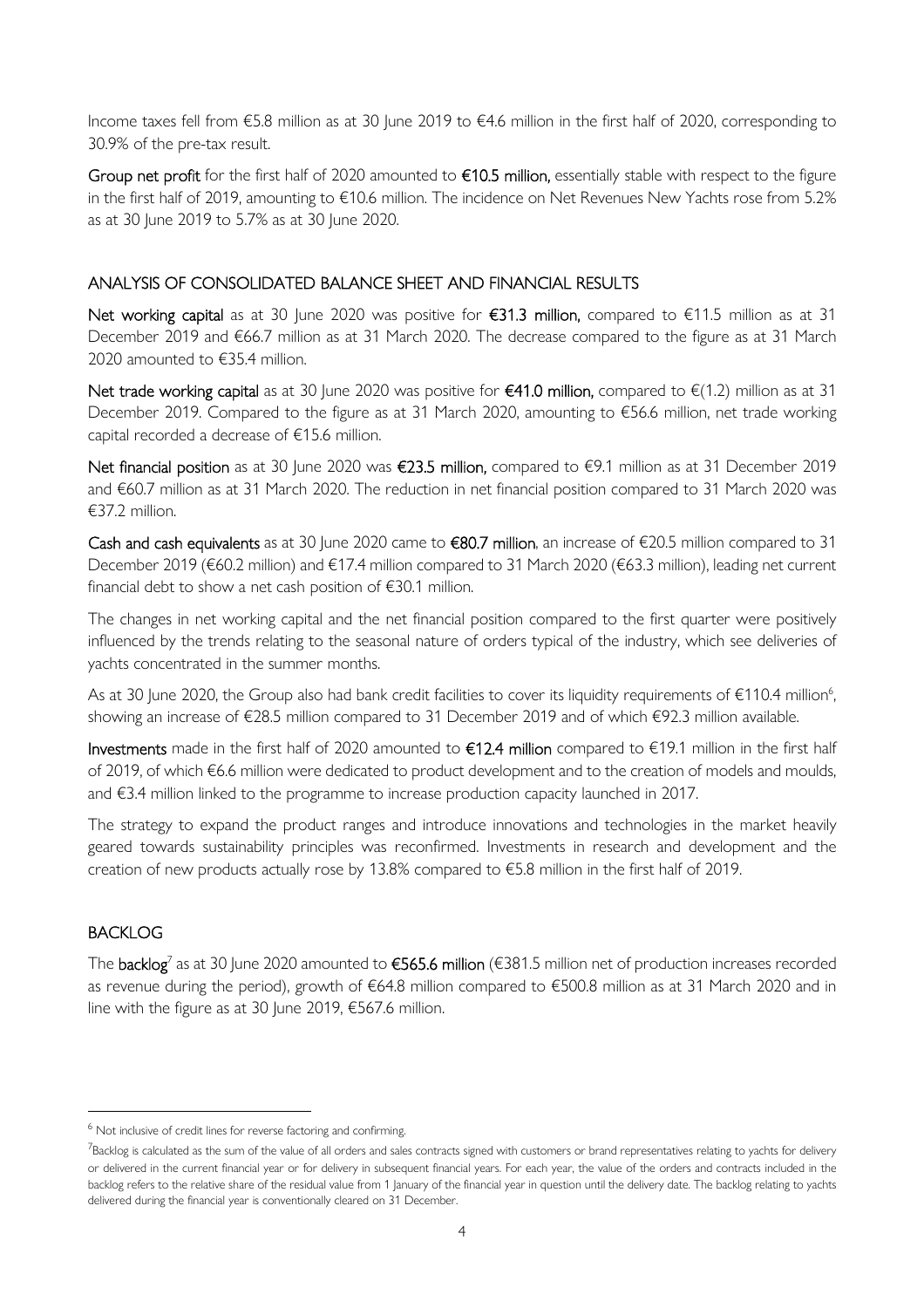#### BUSINESS OUTLOOK

The actions undertaken to handle the restrictive measures linked to COVID-19 and the commercial and operational initiatives intended to rapidly restore activities, in the absence of any additional interruptions, will enable the Company to make up for the period during which activities were suspended, limiting the impact on results, also thanks to the operations of the sites in August. This, along with the current order portfolio, makes it possible to confirm the estimates of substantial stability in Net Revenues New Yachts for 2020 with respect to the 2019 result. The backlog as at 30 June 2020 actually amounts to roughly 90% of Net Revenues New Yachts forecast for 2020.

The order intake is supported by a plan of targeted marketing and commercial initiatives starting from September, including "Sanlorenzo Elite Weekends", private boat shows arranged in the Company's shipyards in La Spezia. The participation of the Company to the Genoa Boat Show scheduled for 1 to 6 October 2020 is also confirmed. During this event, the new SX112 and BGX60 models are expected to be presented.

Forecasts relating to EBITDA are also confirmed in line with the previous year, thanks to the plan for an additional cut of operating costs, enacted since the emergence of the current circumstances, the effects of which are partially already reflected in the results for the first half of 2020. This plan kept investments referring to the development of new products, innovation and sustainability unchanged, while postponing further initiatives not deemed priorities or necessary at this time.

#### ORDINARY SHAREHOLDERS' MEETING

The Ordinary Shareholders' Meeting of the Company was held on first call on today's date. Considering the current health emergency situation linked to COVID-19, as set forth in the "Cura Italia" (Heal Italy) Decree, participation in the Shareholders' Meeting was permitted exclusively through the designated shareholders' representative Spafid S.p.A..

The Ordinary Shareholders' Meeting approved the request for the authorisation, pursuant to the combined provisions of articles 2357 and 2357-ter of the Italian Civil Code, as well as of article 132 of Legislative Decree no. 58 of 24 February 1998 and the associated implementing provisions, to purchase and dispose of Company treasury shares.

The authorisation to purchase and dispose of treasury shares is targeted at allowing the Company to purchase and dispose of ordinary shares for the following purposes:

- (i) operating on the market with a view to medium and long-term investment;
- (ii) investing excess liquid resources;
- (iii) optimising the capital structure;
- (iv) having a "securities depositary" to be used as part of extraordinary transactions in Sanlorenzo's interest;
- (v) having shares to service any future management equity incentive plans approved by the Company.

The authorisation was approved for the purchase, including in several tranches, of ordinary shares with no nominal value, up to a maximum of 3,450,000 shares.

The treasury shares can be purchased at a price that is no more than 10% higher or lower than the reference price recorded on the Mercato Telematico Azionario (the screen-based equity market of the Italian Stock Exchange) organised and managed by Borsa Italiana S.p.A. in the trading session prior to each individual transaction, in observance, in any case, with the terms and conditions established by the legislation in force and the permitted market practices, where applicable. The authorisation to purchase treasury shares was approved for a period of 18 months from the date of the relevant authorisation resolution of the Ordinary Shareholders' Meeting.

Disposals of treasury shares will be carried out according to the methods deemed most appropriate by the Board of Directors in the Company's interest, on and off the stock exchange, and in any case, in observance of the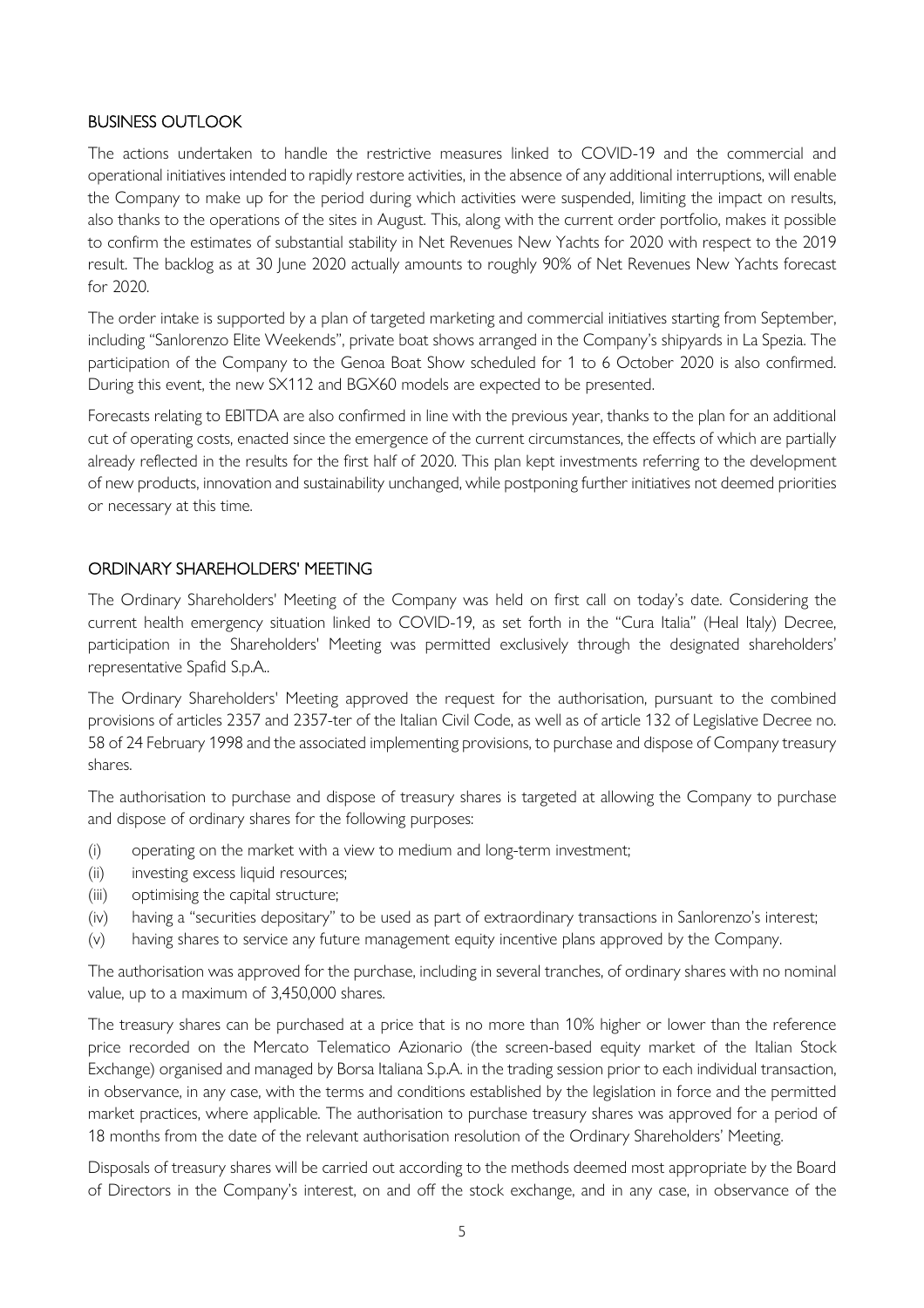legislation in force and the permitted market practices, where applicable. The authorisation to dispose of treasury shares was approved with no time limits.

\* \* \*

The manager responsible for preparing the corporate accounts, Attilio Bruzzese, pursuant to article 154-bis, paragraph 2, of Italian Legislative Decree n. 58 of 1998 ("Consolidated Finance Law - TUF") states that the information in this communication correspond to the records, ledgers and accounting entries.

This document includes forward-looking statements relating to future events and operational, economic and financial results of Sanlorenzo Group. These forecasts, by their nature, contain an element of risk and uncertainty, as they depend on the occurrence of future events and developments.

This document makes use of some alternative performance indicators. The represented indicators are not identified as accounting measurements in the context of IFRS standards and, therefore, must not be viewed as alternative measurements to those included in the financial statements. The management team retains that these indicators are a significant parameter for the assessment of the Group's economic and financial performance. The reclassified accounting statements in this document have not been audited by the independent auditors.

The condensed half-yearly consolidated financial statements as at 30 June 2020 are currently being audited, to date, in the course of being completed.

The half-yearly financial report as at 30 June 2020 will be made available to the public, in accordance with current provisions,, at the Company's registered office in via Armezzone 3, Ameglia (SP), in the "Investor Relations"/Results and financial documents" of the Company's website (www.sanlorenzoyacht.com) and on the eMarket STORAGE mechanism (www.emarketstorage.com).

The summary report of votes and the minutes of the Ordinary Shareholders' Meeting will be made available to the public in the way and within the terms provided for by the applicable law.

\* \* \*

#### Sanlorenzo S.p.A.

Sanlorenzo is a worldwide leader in terms of number of yachts over 30 metres long. It is the only player in luxury boats to compete in different sectors with a single brand, producing yachts and superyachts tailored to every boat owner, characterised by a distinctive and timeless design.

Sanlorenzo's production is broken down into three divisions:

- Yacht Division composite yachts of a length between 24 and 38 metres;
- Superyacht Division superyachts in aluminium and steel of between 40 and 68 metres long;
- Bluegame Division sport utility yachts of length between 13 and 22 metres;

Sanlorenzo's production is articulated over four production sites located in La Spezia, Ameglia (SP), Viareggio (LU) and Massa. The sites are strategically located near to each other, so allowing significant operational efficiencies.

The Group employs around 500 people and cooperates with a network of 1,500 qualified craft enterprises. It can rely on an international distribution network and a widespread service network for customers all over the world.

In 2019, net revenues from the sale of new yachts amounted to around €456 million, adjusted EBITDA of €66 million and a Group net profit of €27 million.

www.sanlorenzoyacht.com

\* \* \*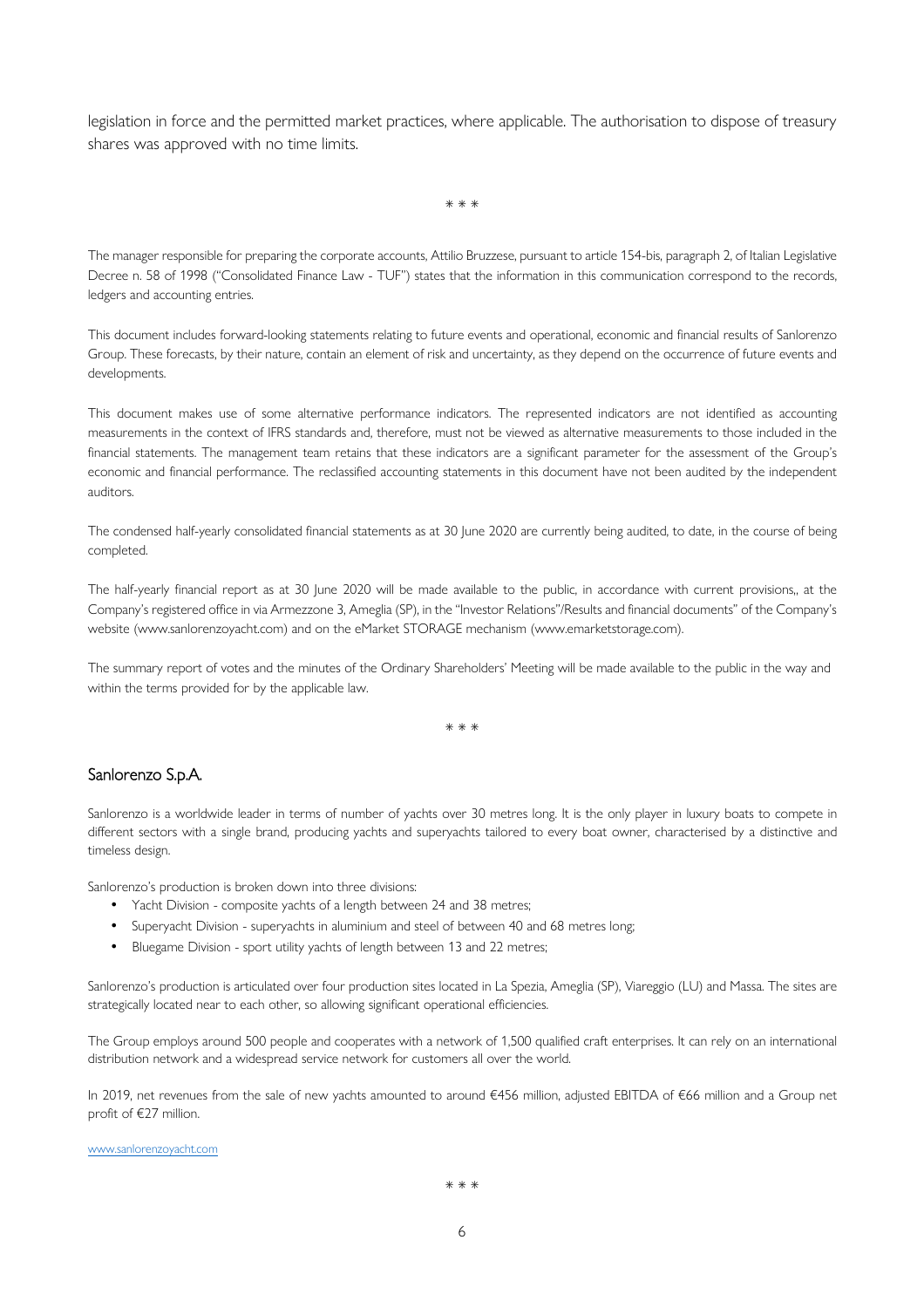Investor Relations

Attilio Bruzzese Silvia Guidi Tel. + 39 0187 6181 investor.relations@sanlorenzoyacht.com Weber Shandwick | Advisory Giorgio Catalano M. 334 696 9275 Mail gcatalano@advisorywebershandwick.it Francesca Visioni M. 342 973 7950 Mail fvisioni@advisorywebershandwick.it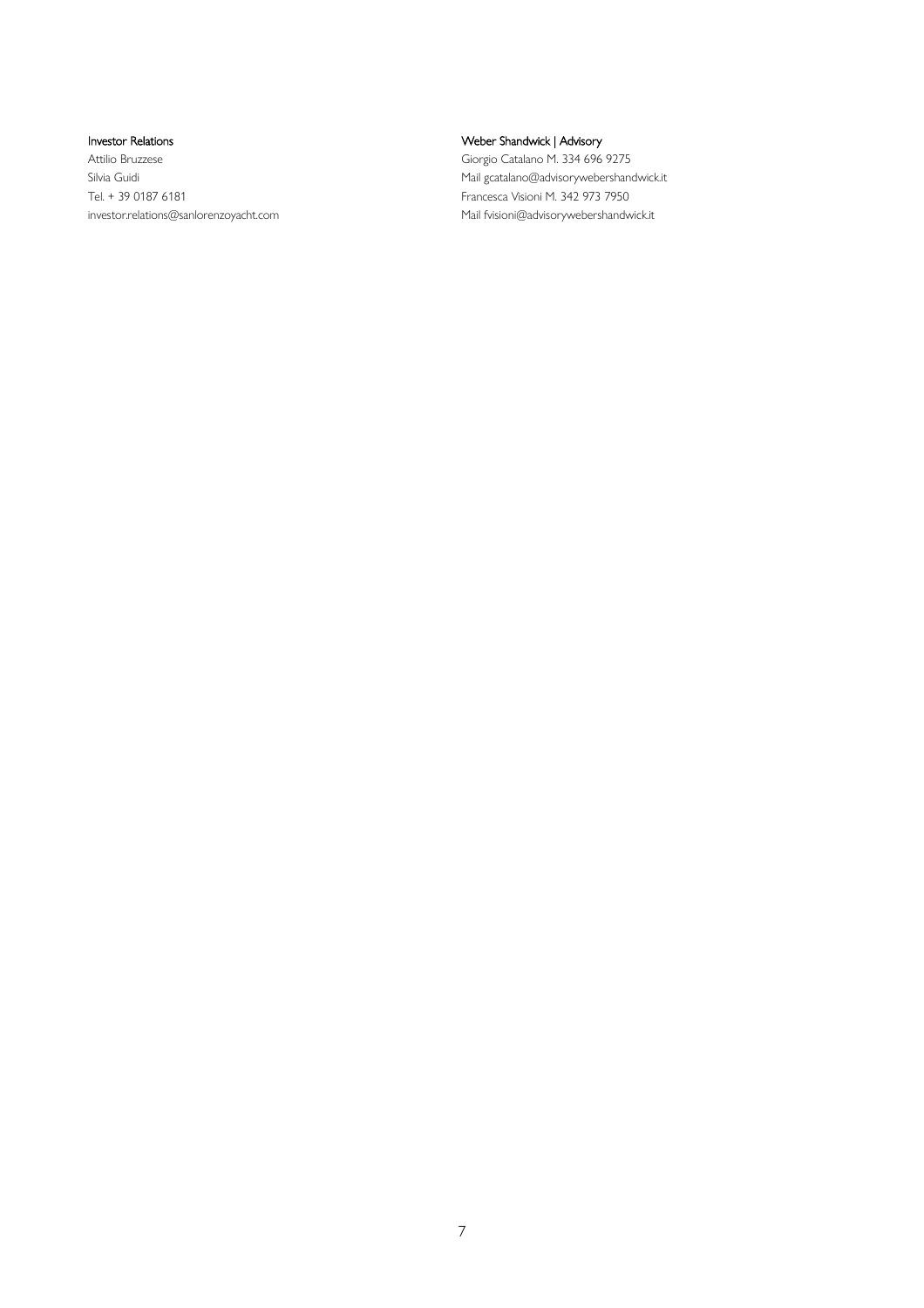## SANLORENZO GROUP

## RECLASSIFIED INCOME STATEMENT AS AT 30 JUNE 2020

| (E'000)                                                                  |            | Six months ending as at 30 June | Change     |                          |           |                              |
|--------------------------------------------------------------------------|------------|---------------------------------|------------|--------------------------|-----------|------------------------------|
|                                                                          |            | % Net                           |            | % Net                    |           |                              |
|                                                                          | 2020       | <b>Revenues New</b>             | 2019       | <b>Revenues New</b>      |           | 2020 vs. 2019 2020 vs. 2019% |
|                                                                          |            | Yachts                          |            | Yachts                   |           |                              |
| Net Revenues New Yachts                                                  | 184,145    | 100.0%                          | 205,406    | 100.0%                   | (21, 261) | $-10.4%$                     |
| Net revenues from pre-owned                                              |            |                                 |            |                          |           |                              |
| boats, maintenance and other                                             | 23,219     | 12.6%                           | 19,695     | 9.6%                     | 3,524     | $+17.9%$                     |
| services                                                                 |            |                                 |            |                          |           |                              |
| Other income                                                             | 1.989      | 1.1%                            | 1,054      | 0.5%                     | 935       | +88.7%                       |
| Operating costs                                                          | (183, 596) | $-99.7%$                        | (200, 322) | $-97.5%$                 | 16,726    | $-8.3%$                      |
| Adjusted EBITDA                                                          | 25,757     | 14.0%                           | 25,833     | 12.6%                    | (76)      | $-0.3%$                      |
| Non-recurring costs                                                      | (679)      | $-0.4%$                         |            | $\overline{\phantom{a}}$ | (679)     |                              |
| <b>EBITDA</b>                                                            | 25,078     | 13.6%                           | 25,833     | 12.6%                    | (755)     | $-2.9%$                      |
| Depreciation and amortisation                                            | (9,140)    | $-5.0%$                         | (7, 178)   | $-3.5%$                  | (1,962)   | $+27.3%$                     |
| <b>EBIT</b>                                                              | 15,938     | 8.7%                            | 18,655     | 9.1%                     | (2,717)   | $-14.6%$                     |
| Net financial expense                                                    | (1,091)    | $-0.6%$                         | (2,203)    | $-1.1%$                  | 1,112     | $-50.5%$                     |
| Adjustments to financial assets                                          | 30         |                                 |            |                          | 30        |                              |
| Pre-tax profit                                                           | 14,877     | 8.1%                            | 16,452     | 8.0%                     | (1,575)   | $-9.6%$                      |
| Tax expense                                                              | (4,600)    | $-2.5%$                         | (5, 837)   | $-2.8%$                  | 1,237     | $-21.2%$                     |
| Net profit                                                               | 10,277     | 5.6%                            | 10,615     | 5.2%                     | (338)     | $-3.2%$                      |
| Profit (loss) attributable to non-<br>controlling interests <sup>8</sup> | 271        | $+0.1%$                         | (1)        |                          | 272       |                              |
| Group net profit                                                         | 10,548     | 5.7%                            | 10,614     | 5.2%                     | (66)      | $-0.6%$                      |

<sup>&</sup>lt;sup>8</sup> (Profit)/loss.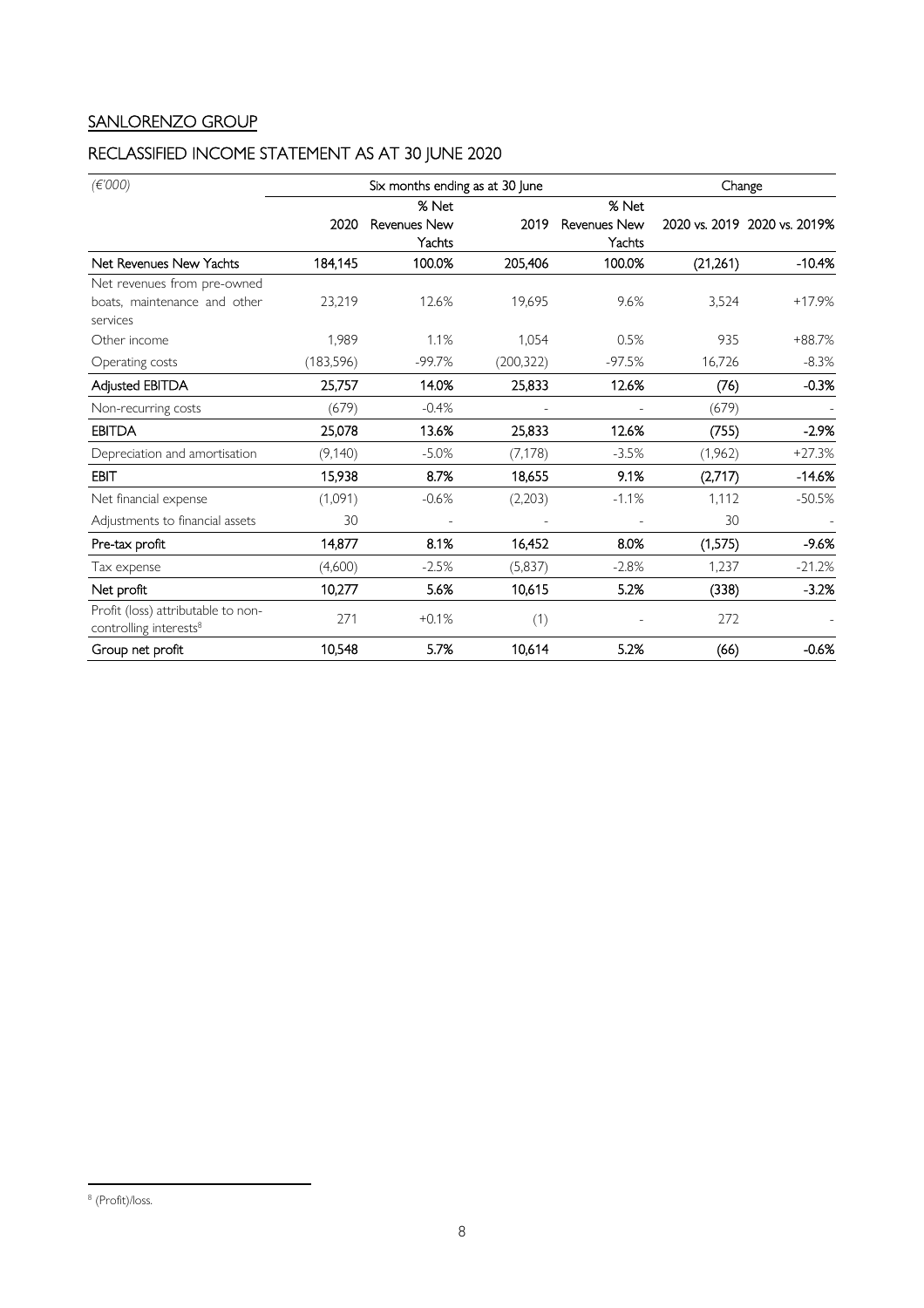## SANLORENZO GROUP

## RECLASSIFIED BALANCE SHEET AS AT 30 JUNE 2020

| (E'000)                                         | 30 June    | 31 December | Change        |                |  |
|-------------------------------------------------|------------|-------------|---------------|----------------|--|
|                                                 | 2020       | 2019        | 2020 vs. 2019 | 2020 vs. 2019% |  |
| <b>USES</b>                                     |            |             |               |                |  |
| Goodwill                                        | 8,667      | 8,667       |               |                |  |
| Intangible assets with a finite useful life     | 35,596     | 35,404      | 192           | $+0.5%$        |  |
| Property, plant and equipment                   | 105,692    | 102,598     | 3,094         | $+3.0%$        |  |
| Equity investments and other non-current assets | 409        | 379         | 30            | $+7.9%$        |  |
| Net deferred tax assets                         | 5,020      | 3,008       | 2,012         | $+66.9%$       |  |
| Non-current employee benefits                   | (821)      | (796)       | (25)          | $+3.1%$        |  |
| Non-current provisions for risks and charges    | (991)      | (913)       | (78)          | $+8.5%$        |  |
| Net fixed capital                               | 153,572    | 148,347     | 5,225         | $+3.5%$        |  |
| Inventories                                     | 81,830     | 62,311      | 19,519        | $+31.3%$       |  |
| Trade receivables                               | 21,794     | 20,269      | 1,525         | $+7.5%$        |  |
| Contract assets                                 | 110,167    | 87,889      | 22,278        | $+25.3%$       |  |
| Trade payables                                  | (103, 399) | (152, 189)  | 48,790        | $-32.1%$       |  |
| Contract liabilities                            | (69, 423)  | (19, 442)   | (49,981)      | $+257.1%$      |  |
| Other current assets                            | 32,261     | 46,007      | (13,746)      | $-29.9%$       |  |
| Current provisions for risks and charges        | (9,911)    | (9,299)     | (612)         | $+6.6%$        |  |
| Other current liabilities                       | (31,998)   | (23,999)    | (7,999)       | $+33.3%$       |  |
| Net Working Capital                             | 31,321     | 11,547      | 19,774        | +171.2%        |  |
| Net invested capital                            | 184,893    | 159,894     | 24,999        | $+15.6%$       |  |
| <b>SOURCES</b>                                  |            |             |               |                |  |
| Net Financial Position                          | 23,506     | 9,063       | 14,443        | +159.4%        |  |
| Equity                                          | 161,387    | 150,831     | 10,556        | $+7.0%$        |  |
| <b>Total sources</b>                            | 184,893    | 159,894     | 24,999        | +15.6%         |  |